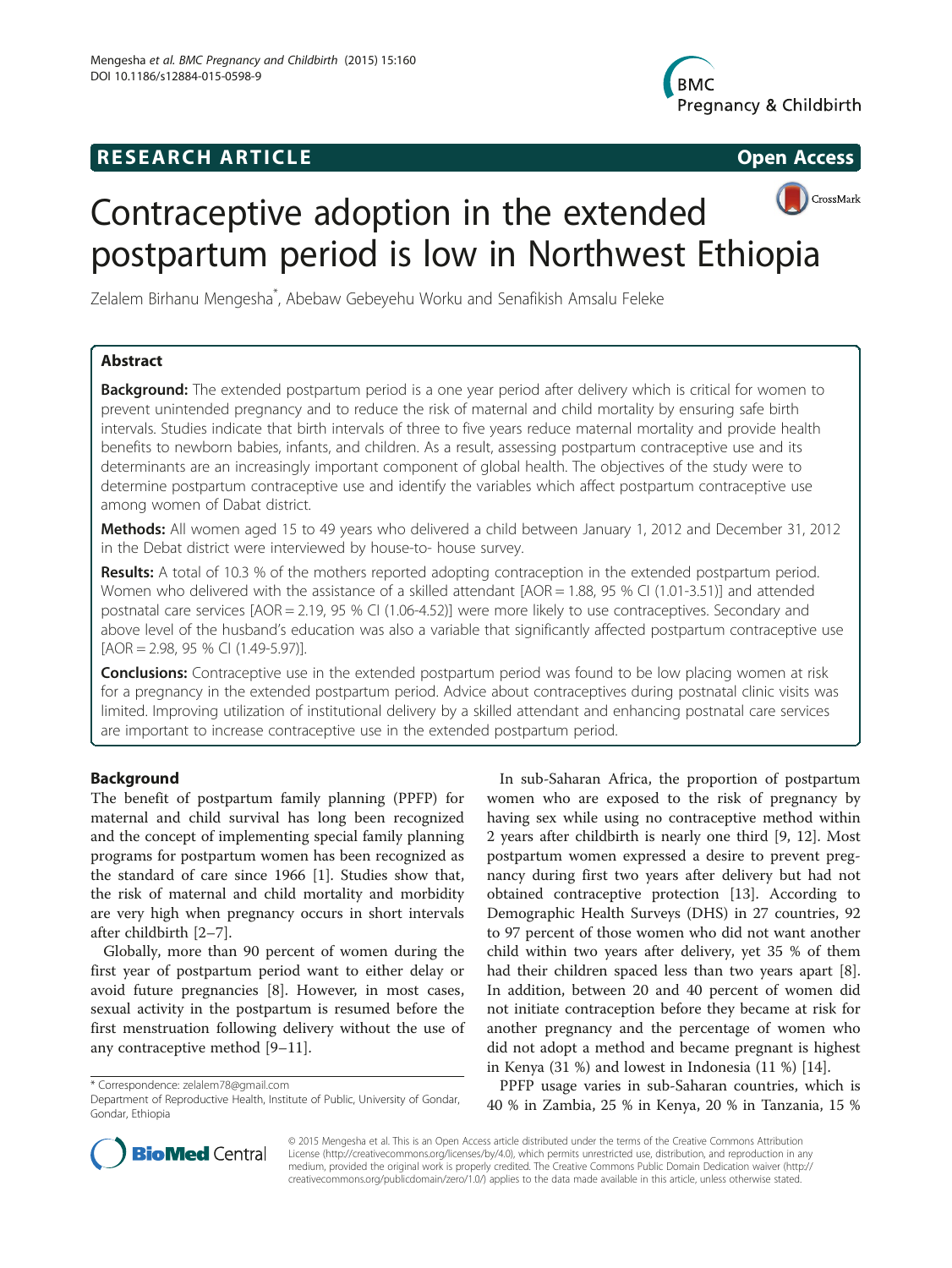in Nigeria and less than 10 % in Ethiopia. In a recent study, women of postpartum period were less likely to use family planning by the end of the extended postpartum period when compared with married women in the general population. Those using contraception made up only a small proportion of those needing it [[15\]](#page-5-0).

The use of maternal health services like antenatal and postnatal care services, levels of education and exposure to family planning messages are some of the predictors for the use of modern contraception by women in the postpartum period [\[1](#page-5-0)]. There are also several reasons for the non use of PPFP, like unpredicted sex, relying on breast feeding, and lack of access [\[8](#page-5-0), [16](#page-5-0)].

In Ethiopia, breast feeding is universal but only half (52 %) of children under six months are being exclusively/ optimally breastfed [[17](#page-5-0)]. Hence, the use of lactational amenorrhea cannot be effectively and reliably used as a method of contraception. Therefore, this research sought to investigate the patterns and factors associated with postpartum contraceptive use among women who gave birth one year preceding the survey in Dabat district.

#### Methods

#### Study design and study area

A community based cross-sectional study was conducted in January 2013 in Dabat district. Dabat district is one of the 21 districts in North Gondar Administrative Zone of Amhara Region, Ethiopia. According to the 2007 census report, the district had an estimated total population of 145,458 living in thirty kebeles (lowest administrative units) and the local communities largely depend on subsistent agricultural economy. Amhara is the largest ethnic group in Dabat (99.4 %). About 97.7 % of the district population are Orthodox Christians and 89 % of the population lived in rural areas [[18\]](#page-5-0). Each kebele has a health post to provide family planning services for about 1000 households. We selected this particular area because it is being used as a surveillance site with ten selected kebeles for the University of Gondar in which a continuous monitoring and updating of subsequent vital events like births, deaths and migration are being recorded. The study site consists of seven rural and three urban kebeles [\[19](#page-5-0)].

#### Study population and sampling

The study population was all women aged 15 to 49 years who delivered a baby between January 1, 2012 and December 31, 2012 in Debat district. Sample size was determined using the single population proportion formula considering the following assumptions: 95 % confidence level, proportion of 29 % [\[17](#page-5-0)], marginal error of 4 %, and design effect of 1.5. Sample size was also increased by 10 % for non-response. This makes the number of women to be interviewed 816. However, during data

collection in the field, we considered all women who gave birth in the period from January 1, 2012 to December 31, 2012 and we got 899 samples. Finally we interviewed all the 899 women for this study.

#### Data collection

A structured questionnaire first prepared in English and translated to the local language (Amharic) was used to collect data. The questionnaire was pretested among 45 women living in the kebeles that are not part of the surveillance centre and revisions were made before the actual data collection. During the interviews, maternal health service utilization, fertility, and contraceptive use were recorded. All the seventeen data collectors and the three onsite supervisors of the research center were employed. Data quality was maintained via intensive training of the data collectors and supervisors, pretesting of data collection tools and close supervision by resident supervisors and principal investigators.

#### Data processing and analysis

Experienced clerks entered the data using EPI Info 3.5.3 statistical software. After checking for consistency and completeness, data were exported to SPSS [[20](#page-5-0)] for further analysis. Multiple logistic regression analysis was used to identify variables independently associated with postpartum contraceptive use. All variables with p value of less than 0.02 in the bivariate analysis were considered for multivariate analysis. The strength of the association was interpreted using the adjusted odds ratio with 95 % CI. The criterion for statistical significance was set at p value of 0.05. Tables and texts were used to present the findings of the study.

#### Ethical consideration

Before the commencement of the study, the Institutional Review Board of the College of Medicine and Health Sciences of the University of Gondar, reviewed and approved the study protocol. During data collection, all study subjects were asked for consent and all participants signed consent forms. To ensure confidentiality, names were not used in depicting the results of the study.

#### Results

#### Socio-demographic characteristics

We interviewed 899 women for this study. The mean age of the study participants was  $28.3 \pm 6.4$ . Nearly half (47.5 %) of the respondents were between the age of twenty-five and thirty-four years with equal proportions younger and older. Approximately three-quarters (74.2 %) of the respondents resided in rural kebeles of the study area. Almost all of the women (99.7 %) were from the Amhara ethnic group. Ethiopian Orthodox Christians accounted for 96.6 %. Most (93 %) were married while the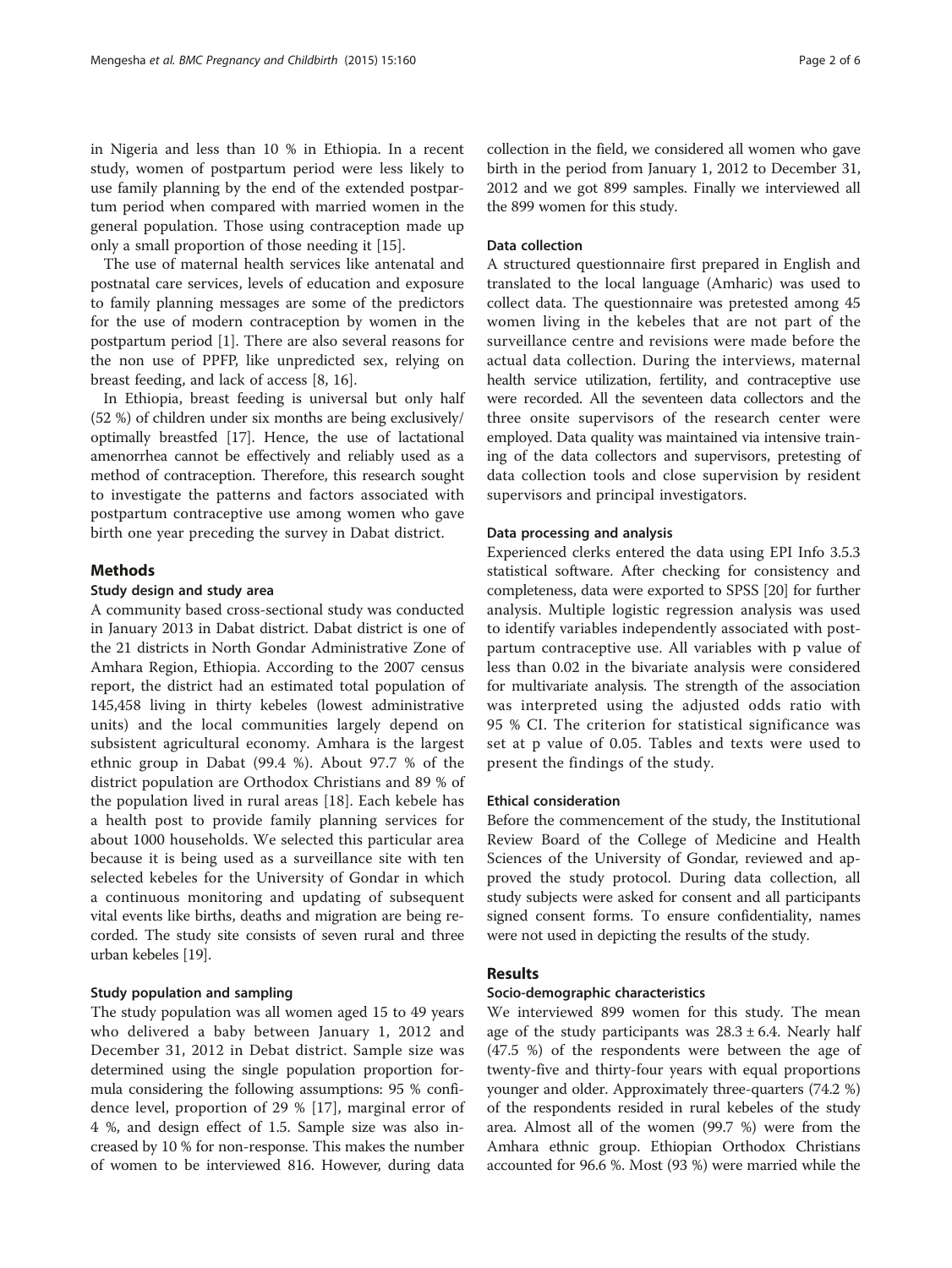remaining women were unmarried (2.9 %), divorced (2.9 %), separated (1.0 %), or widowed (0.2 %) (Table 1).

The majority (64.4 %) of the mothers could not read or write and 145 (16.1 %) had attended primary school, 118 (13.1 %) secondary school, and 16 (1.8 %) had attended tertiary education. With their husbands, 39.5 % could not read or write, 25.4 % could read and write, 19.4 % had attended primary education, and 11.5 % had secondary education and 3.6 % tertiary education. The most frequently reported occupation by both the mother

Table 1 Socio-demographic characteristics of the study participants ( $N = 899$ ), January 2013

| Variable            |                          | Frequency | Percentage (%) |
|---------------------|--------------------------|-----------|----------------|
| Age (years)         | $15 - 24$                | 269       | 29.9           |
|                     | 25-34                    | 427       | 47.5           |
|                     | > 35                     | 203       | 22.6           |
| Residence           | Urban                    | 232       | 25.8           |
|                     | Rural                    | 667       | 74.2           |
| Ethnicity           | Amhara                   | 896       | 99.7           |
|                     | Tigrie                   | 3         | 0.3            |
| Religion            | Orthodox                 | 868       | 96.6           |
|                     | Muslim                   | 28        | 3.1            |
|                     | Catholic                 | 3         | 0.3            |
| Marital status      | Married                  | 836       | 93.0           |
|                     | Unmarried                | 26        | 2.9            |
|                     | Widowed                  | 2         | $\cdot$ .2     |
|                     | Divorced                 | 26        | 2.9            |
|                     | Separated                | 9         | 1.0            |
| Educational status  | Cannot read and<br>write | 579       | 64.4           |
|                     | Read and write           | 41        | 4.6            |
|                     | Primary(1-8)             | 145       | 16.1           |
|                     | Secondary(9-12)          | 118       | 13.1           |
|                     | Higher education         | 16        | 1.8            |
| Husband education   | Cannot read and<br>write | 355       | 39.5           |
|                     | Read and write           | 228       | 25.4           |
|                     | Primary(1-8)             | 174       | 19.4           |
|                     | Secondary(9-12)          | 103       | 11.5           |
|                     | Higher education         | 32        | 3.6            |
| Maternal occupation | Farmer                   | 634       | 70.5           |
|                     | Merchant                 | 20        | 2.2            |
|                     | Govt employee            | 34        | 3.8            |
|                     | Others                   | 211       | 23.5           |
| Husband occupation  | Farmer                   | 716       | 79.6           |
|                     | Merchant                 | 33        | 3.7            |
|                     | Govt employee            | 88        | 9.8            |
|                     | Others                   | 48        | 5.3            |

and husband was farmer at 70.5 % and 79.6 %, respectively (Table 1).

Use of maternal health services during the last pregnancy A total of 468 or 52.1 % had attended antenatal clinic (ANC) services and 329 (36.6 %) had attended between two and four visits. Sixty women (6.7 %) had attended five or more visits. ANC visits were most frequently conducted at the health center (41.4 %) and health posts (9.2 %). A nurse-midwife was the most frequent type of ANC attendant followed by health extension workers. The home was the most frequent place of delivery at 81.1 %. The health center followed at 15.8 %. Twenty-six or 2.9 % delivered in a hospital and 81.1 % of the babies were delivered by non-skilled attendants. A total of fiftyone mothers or 5.7 % sought postnatal care (PNC). The postnatal visits were most frequently held at the health center. A nurse-midwife was the attendant for thirty-seven of the fifty-one mothers. Twenty-six percent were advised about contraception during their PNC visits (Table [2](#page-3-0)).

#### Contraception history

A total of 348 (38.7 %) had used contraceptives prior to the recent birth. The most frequently used contraceptive method was the injection (30.6 %) and birth control pill (9.9 %). Ten percent were currently using a contraceptive and among these women, the injection was the most popular method. The most frequently cited reason for using a contraceptive was spacing children. The government health center was the primary source for contraceptives and partners were aware of contraceptive use in most cases. Most women (83.1 %) intended to use contraception in the future. The decision about contraceptive use was reported as a joint decision made by both partners (Table [3](#page-3-0)).

#### Determinants of contraceptive use

As clearly shown on the multivariate logistic regression Table [4](#page-4-0), urban residence, secondary and above level of husband's education, delivery by a skilled attendance and PNC follow up were the factors significantly and independently associated with contraceptive use among women in the extended post partum period.

Postpartum contraceptive use was higher amongst females from urban areas  $[AOR = 5.83, 95 % CI (2.93, 1.17)]$ 11.63)]. Secondary and above level of husband's education was also observed to have a significant influence on utilization of family planning methods [AOR = 2.98, 95 % CI (1.49, 5.97)]. Women who had PNC visit were 2.19 times [AOR = 2.19, 95 % CI (1.06, 4.52)] more likely to use contraceptive as compared to those who didn't have follow up. Delivery by a skilled attendant was found to be an important determinant of contraceptive use in the extended post partum period in which women who delivered with the assistance of a skilled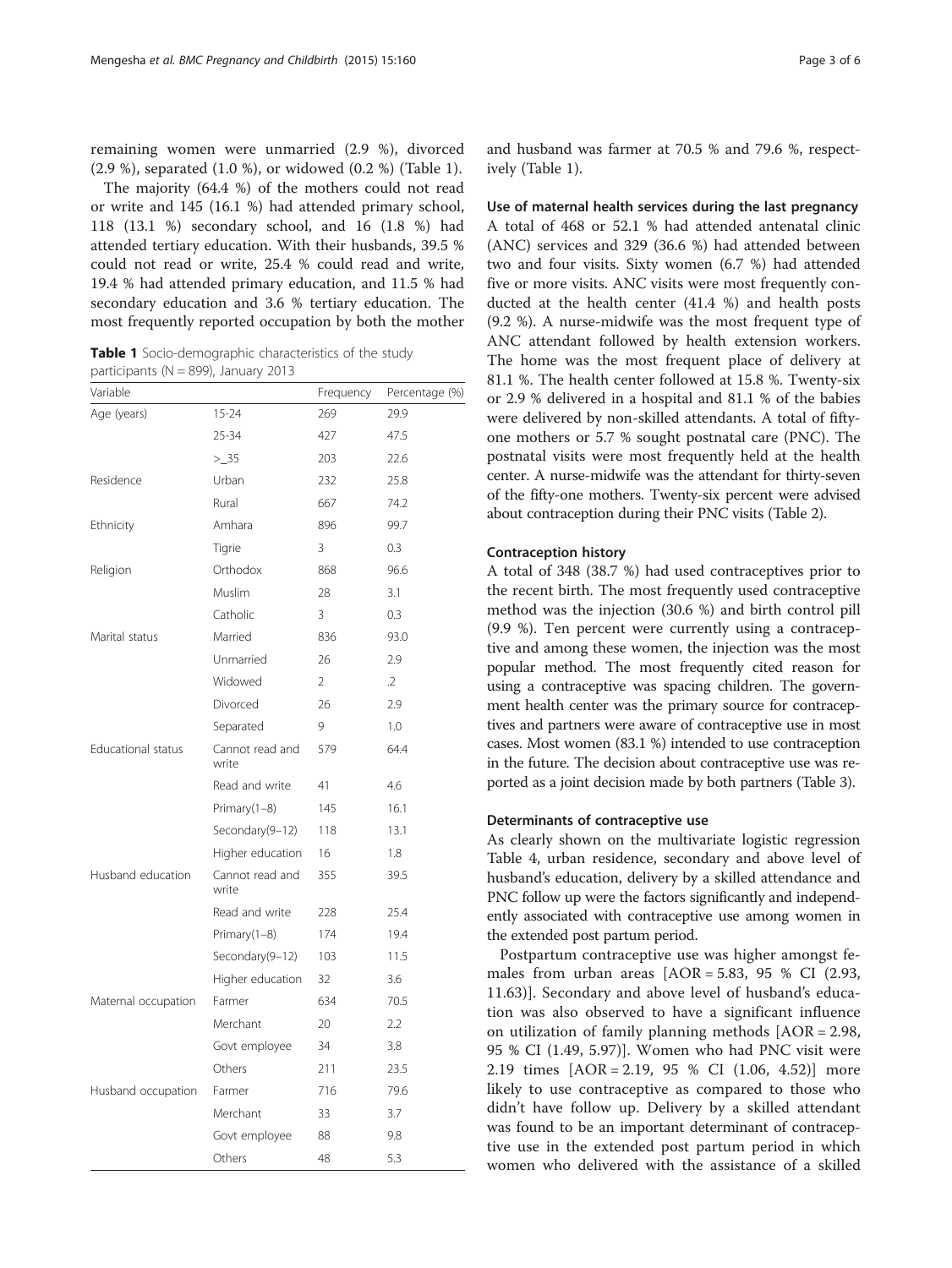| Variable                     |                                  | Frequency      | Percentage (%) |
|------------------------------|----------------------------------|----------------|----------------|
| <b>ANC</b>                   | Yes                              | 468            | 52.1           |
|                              | No.                              | 431<br>47.9    |                |
| Frequency of ANC             | No.                              | 433            | 48.2           |
|                              | One                              | 77             | 8.6            |
|                              | two-four                         | 329            | 36.6           |
|                              | Five and above                   | 60             | 6.7            |
| Place of ANC                 | Health Post                      | 83             | 9.2            |
|                              | Health Center                    | 372            | 41.4           |
|                              | Hospital                         | $\overline{4}$ | $\mathcal{A}$  |
|                              | Others                           | 9              | 1.0            |
| Type of attendant            | Health Extension<br>Workers      | 81             | 9.0            |
|                              | Nurse/Midwife                    | 372            | 41.4           |
|                              | Health Officer                   | 7              | .8             |
|                              | Doctor                           | 8              | .9             |
| Place of delivery            | Home                             | 729            | 81.1           |
|                              | Health Post                      | 2              | $\cdot$ .2     |
|                              | Health Center                    | 142            | 15.8           |
|                              | Hospital                         | 26             | 2.9            |
| Assistance during            | Non Skilled                      | 729            | 81.1           |
| delivery                     | Skilled                          | 170            | 18.9           |
| <b>PNC</b>                   | Yes                              | 51             | 5.7            |
|                              | No.                              | 848            | 94.3           |
| Place of PNC                 | Health Center                    | 38             | 4.2            |
|                              | Hospital                         | 8              | .9             |
|                              | Others                           | 5              | .6             |
| Type of attendant            | TBA                              | 1              | .1             |
|                              | <b>HEW</b>                       | $\overline{2}$ | $\cdot$ .2     |
|                              | Nurse/Midwife/<br>Health Officer | 41             | 4.5            |
|                              | Doctor                           | 7              | .8             |
| Advise about                 | Yes                              | 242            | 26.9           |
| contraceptives<br>during PNC | No                               | 582            | 64.7           |

<span id="page-3-0"></span>

| <b>Table 2</b> Maternal health service utilization during the last |  |  |  |
|--------------------------------------------------------------------|--|--|--|
| pregnancy, Jan 2013                                                |  |  |  |

Table 3 Contraceptive history and current behavior of the study participants, Jan 2013

| Variable                 |                | Frequency      | Percentage (%) |
|--------------------------|----------------|----------------|----------------|
| Previous Use of          | Yes            | 348            | 38.7           |
| Contraceptives           | No             | 551            | 61.3           |
| Type of contraceptive    | Injection      | 275            | 30.6           |
|                          | Implanolol     | 13             | 1.4            |
|                          | <b>IUCD</b>    | 1              | 0.1            |
|                          | Condom         | 2              | 0.2            |
|                          | Pills          | 89             | 9.9            |
|                          | Natural method | 2              | 0.2            |
| Current Use of           | Yes            | 93             | 10.3           |
| Contraceptives           | <b>No</b>      | 806            | 89.7           |
| Type of contraceptive    | Injection      | 74             | 8.2            |
|                          | Pills          | 3              | 0.3            |
|                          | <b>IUCD</b>    | 16             | 1.8            |
|                          | Condom         | 1              | 0.1            |
|                          | Implanolol     | 2              | 0.2            |
| Reason for use           | Limiting       | 28             | 3.1            |
|                          | Spacing        | 64             | 7.1            |
| Source of contraceptives | Hospital       | 1              | $\cdot$ 1      |
|                          | Health center  | 64             | 7.1            |
|                          | Health post    | 12             | 1.3            |
|                          | Private clinic | 16             | 1.7            |
| Using the preferred      | Yes            | 88             | 9.8            |
| method                   | <b>No</b>      | $\overline{4}$ | $\mathcal{A}$  |
| Partner awareness        | Yes            | 83             | 9.2            |
|                          | <b>No</b>      | 9              | 1.0            |
| Intention to use in the  | Yes            | 747            | 83.1           |
| future                   | <b>No</b>      | 152            | 16.9           |
| Reason to use            | Limiting       | 445            | 49.5           |
|                          | Spacing        | 302            | 33.6           |
| Decision maker about     | Me myself      | 257            | 28.6           |
| contraceptive            | Partner        | 10             | 1.1            |
|                          | Both           | 632            | 70.3           |

ANC Antenatal Care

PNC Postnatal Care

attendant were 1.88 times [AOR = 1.88, 95 % CI (1.01, 3.51)] more likely to use contraceptive as compared to those who didn't receive skilled care during delivery (Table [4\)](#page-4-0).

### Discussion

Postpartum family planning (PPFP) focuses on the prevention of unintended and closely spaced pregnancies through the first 12 months following childbirth [\[20](#page-5-0)]. Evidences show that family planning can prevent more than 30 % of maternal deaths and 10 % of child mortality if couples space their pregnancies more than 2 years apart [\[6\]](#page-5-0). In addition, data from 27 developing countries show that 95 % of postpartum women want to avoid a pregnancy for at least 2 years and 65 % of women who are 0–12 months post partum want to avoid a pregnancy in the next 12 months but are not using contraception [[8](#page-5-0)]. Therefore studying the contraceptive practice of women in the extended post partum period has a paramount importance to improve contraceptive use in Ethiopia.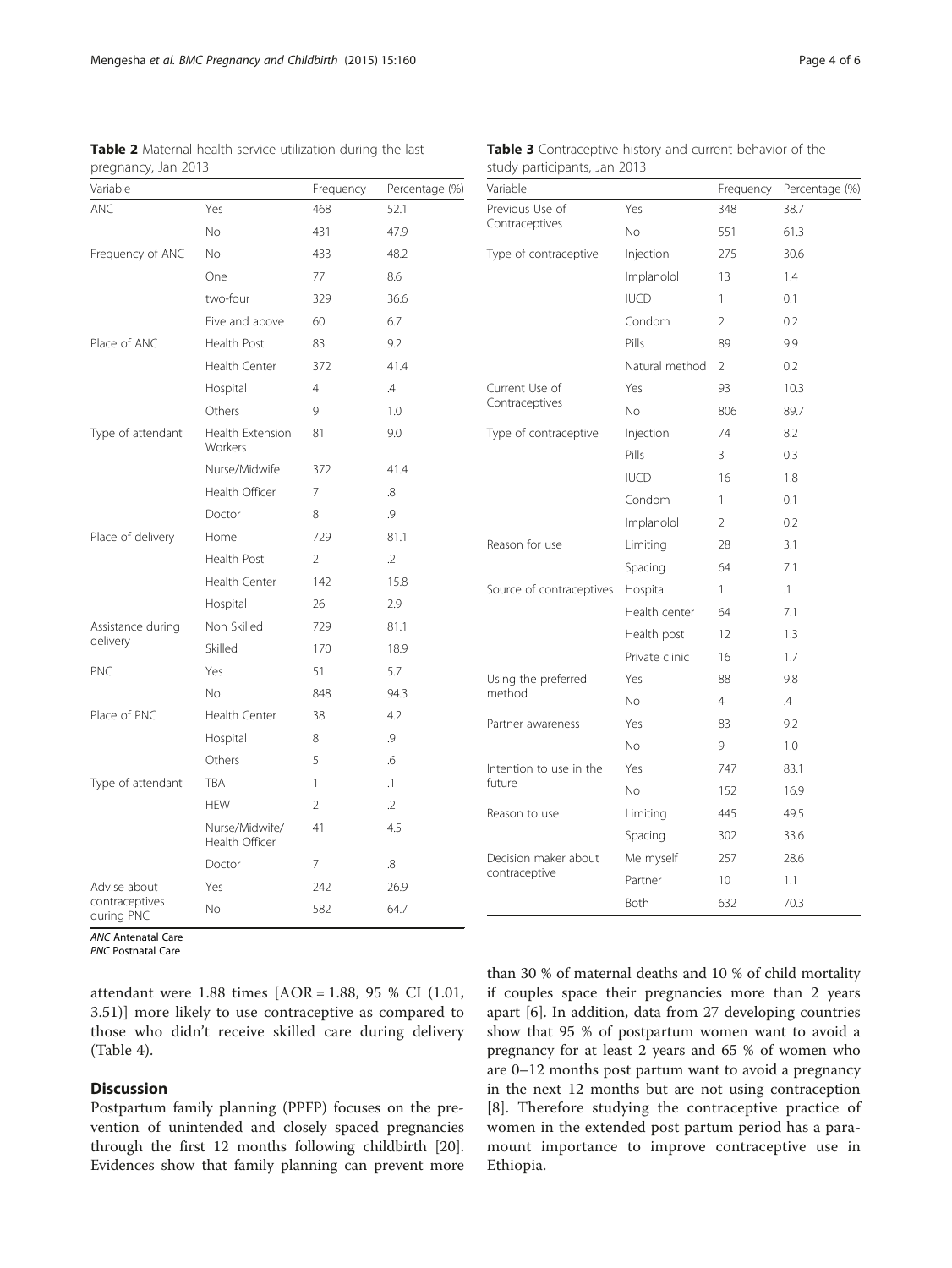| Determinants              |                     | Contraceptive use |     | Crude OR (95 % CI)      | Adjusted OR (95 % CI) |
|---------------------------|---------------------|-------------------|-----|-------------------------|-----------------------|
|                           |                     | Yes               | No  |                         |                       |
| Residence                 | Urban               | 74                | 158 | 15.97 (9.37-27.23)      | 5.83 (2.93-11.63)     |
|                           | Rural               | 19                | 648 | Ref                     | Ref                   |
| Age in years              | $15 - 24$           | 34                | 235 | 1.95 (1.02-3.75)        |                       |
|                           | $25 - 34$           | 45                | 382 | 1.59 (.85-2.97)         |                       |
|                           | $>$ _35             | 14                | 189 | Ref                     |                       |
| Number of living children | $0 - 2$             | 58                | 250 | Ref                     |                       |
|                           | $3 - 4$             | 24                | 270 | $6.03$ $(3.09-11.75)$   |                       |
|                           | $5+$                | 11                | 286 | 2.31 (1.11-4.81)        |                       |
| ANC follow up             | $\circ$             | 12                | 421 | Ref                     |                       |
|                           | 1                   | 6                 | 71  | 2.97 (1.08-8.15)        |                       |
|                           | $2 - 4$             | 54                | 275 | $6.89$ $(3.62 - 13.11)$ |                       |
|                           | $\geq$ 5            | 21                | 39  | 18.89 (8.65-41.27)      |                       |
| ANC attendant             | <b>HEW</b>          | $\overline{2}$    | 79  | .88 (.19-4.03)          |                       |
|                           | Nurse/HO/Midwife    | 79                | 308 | 8.96 (4.79-16.73)       |                       |
|                           | No attendant        | 12                | 419 | Ref                     |                       |
| Husband's Education       | No formal education | 25                | 558 | Ref                     | Ref                   |
|                           | Primary education   | 13                | 161 | 1.80 (.90-3.60)         | $1.04$ (.49-2.21)     |
|                           | Secondary and above | 54                | 81  | 14.88 (8.77-25.24)      | 2.98 (1.49-5.97)      |
| Maternal Education        | No formal education | 26                | 594 | Ref                     |                       |
|                           | Primary education   | 15                | 130 | 2.64 (1.36-5.12)        |                       |
|                           | Secondary and above | 52                | 82  | 14.49 (8.58-24.48)      |                       |
| Delivery Assistance       | Non skilled         | 36                | 693 | Ref                     | Ref                   |
|                           | Skilled             | 57                | 113 | 9.71 (6.12-15.42)       | 1.88 (1.008-3.51)     |
| <b>PNC</b>                | Yes                 | 19                | 32  | 6.21 (3.36-11.49)       | 2.19 (1.06-4.52)      |
|                           | No                  | 74                | 774 | Ref                     | Ref                   |

<span id="page-4-0"></span>Table 4 Predictors of postpartum contraceptive use at Debat DSS site, Northwest Ethiopia, 2013

ANC Antenatal Care

PNC Postnatal Care

This study revealed that, the postpartum contraceptive method use was 10.3 %; this finding was much lower than the result of 2011 EDHS which reported 29.0 and 33 % for Ethiopian and Amhara region married women respectively [\[17\]](#page-5-0). This is because postpartum women may not realize they are at risk of pregnancy even if they are breastfeeding [[21\]](#page-5-0). Among those who adopted postpartum contraception in our study, 8.2 % used Injectables while 1.8 % used IUD. Injectables and implants were the most common methods reported in the study during the 2011 EDHS [\[17](#page-5-0)].

The findings show that the use of a modern method of contraception during the postpartum period is significantly associated with use of maternal health services (Facility delivery and PNC) when maternal health care is disaggregated into ANC, institutional delivery and PNC services. This relationship is consistent with findings reported by other studies in India and Mexico [[22](#page-5-0), [23](#page-5-0)]. This can be attributed to the family planning advice

received by the females at a hospital/health centre during facility delivery and post natal care service taking. The findings suggest that facility delivery and postnatal services remain important windows of opportunity to provide access to family planning messages and to offer women various contraceptive methods. Almost all of the women obtained maternal health services from the public sector. Therefore this finding underlines the needs for service integration within the public sector in order to take advantage of the delivery and postnatal period to increase the uptake of modern family planning during the critical postpartum period.

The utilization of antenatal care service was not found to be a significant predictor of the use of modern contraception in the postpartum period. This finding contrasts with those of some similar research in Mexico, which reported that women who had antenatal care service were more likely to use a contraceptive method postpartum than those who delivered at home [\[23\]](#page-5-0).